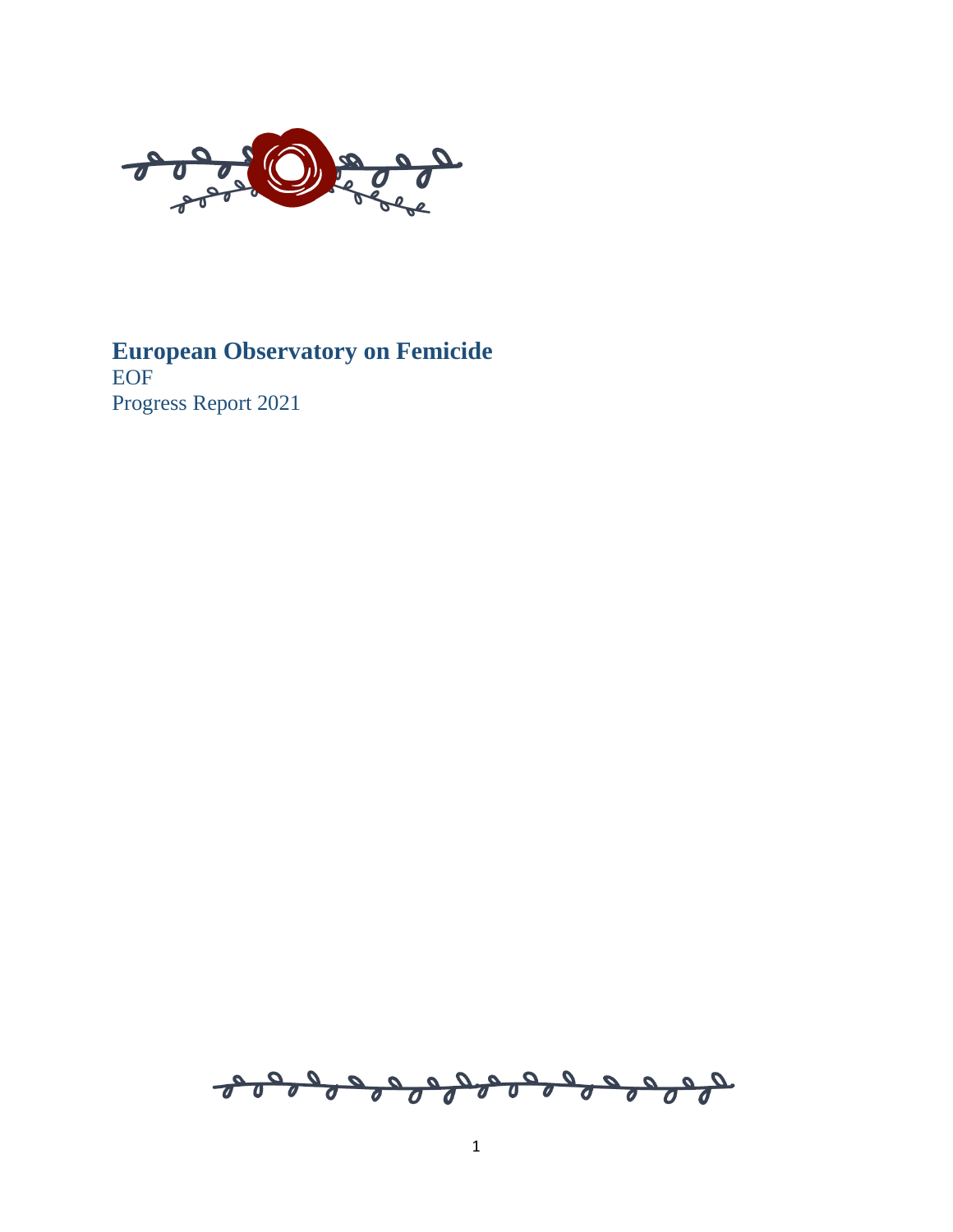# **Contents**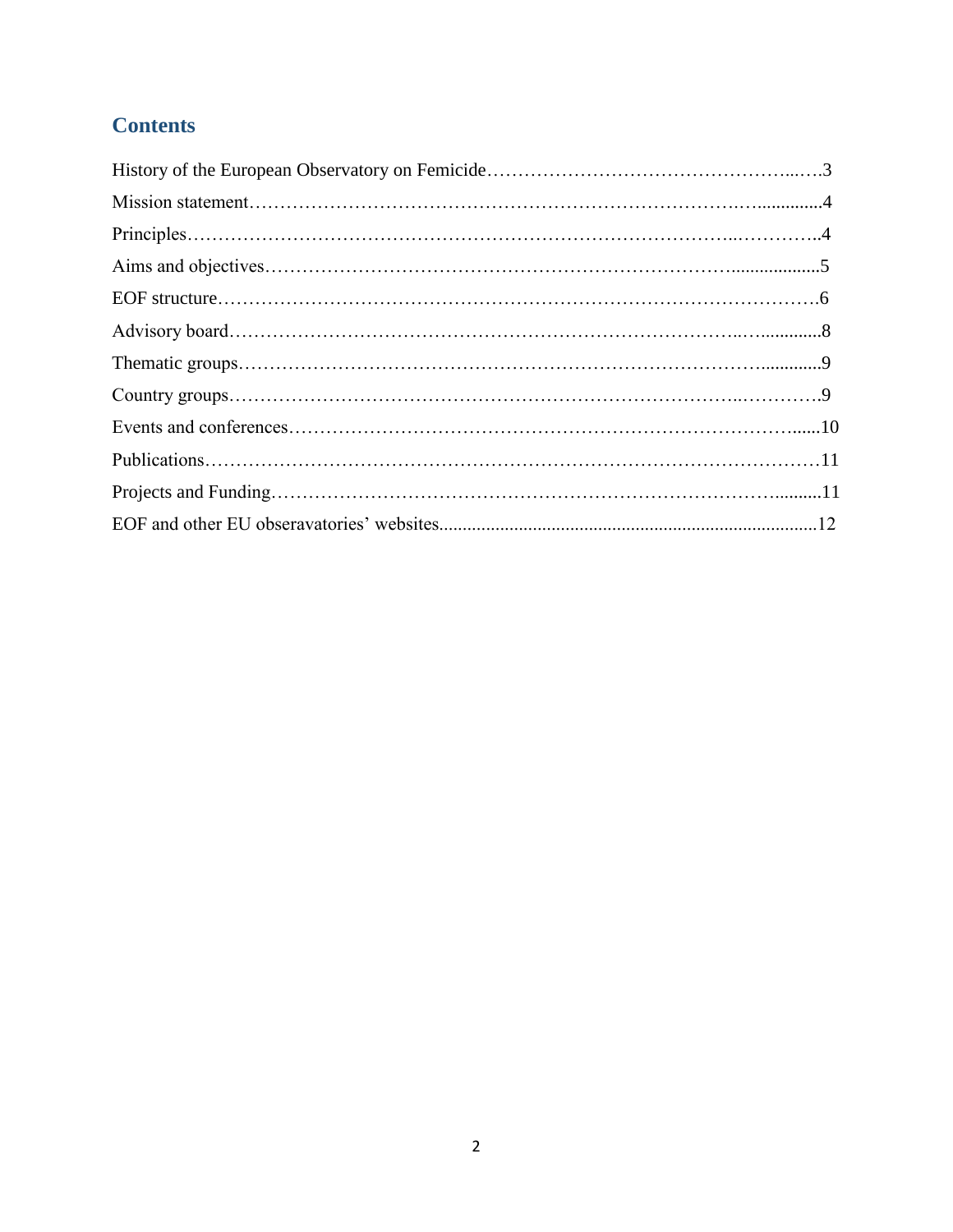#### **History of the European Observatory on Femicide**

The EOF was established in January 2018. From the time of establishment to December 2019, the EOF was hosted at and coordinated from the [University of Malta](https://www.um.edu.mt/) within the [Department of Gender](https://www.um.edu.mt/socialwellbeing/genderstudies)  [Studies](https://www.um.edu.mt/socialwellbeing/genderstudies) at the Faculty for Social Wellbeing. From January 2020, the hosting and coordination of the Observatory transferred to the [Cyprus University of Technology](https://www.cut.ac.cy/?languageId=1) (CUT) and the [Institute for](https://www.ifes.fau.de/)  [Empirical Sociological Research](https://www.ifes.fau.de/) (IFES) at the University of Erlangen-Nürnberg in Germany. The current coordinators are Dr Christiana Kouta (CUT) and Dr Monika Schröttle (IFES). Both are experts in the field of femicide prevention and have been involved in the EOF from the start.

The EOF itself is based on the results of the [COST Action on Femicide across Europe](https://www.cost.eu/actions/IS1206/#tabs|Name:overview) (2013-2017) involving over 90 researchers from 29 European countries and Israel engaging with the topic of femicide in the areas of definitions, reporting, culture and prevention. The Action also uncovered opportunities and challenges with data availability on femicide in each participating country, data collection methods and prevention. During the duration of the COST Action on Femicide across Europe discussions were held on establishing a European Observatory for the purpose of monitoring different types of femicide across the continent. During the [final conference](https://www.um.edu.mt/events/iccf2017) of the Action that took place between the  $14<sup>th</sup>$  to  $16<sup>th</sup>$  of March 2017 at the University of Malta Campus in Valletta, the members of the COST Action made the decision to establish the Observatory in Malta.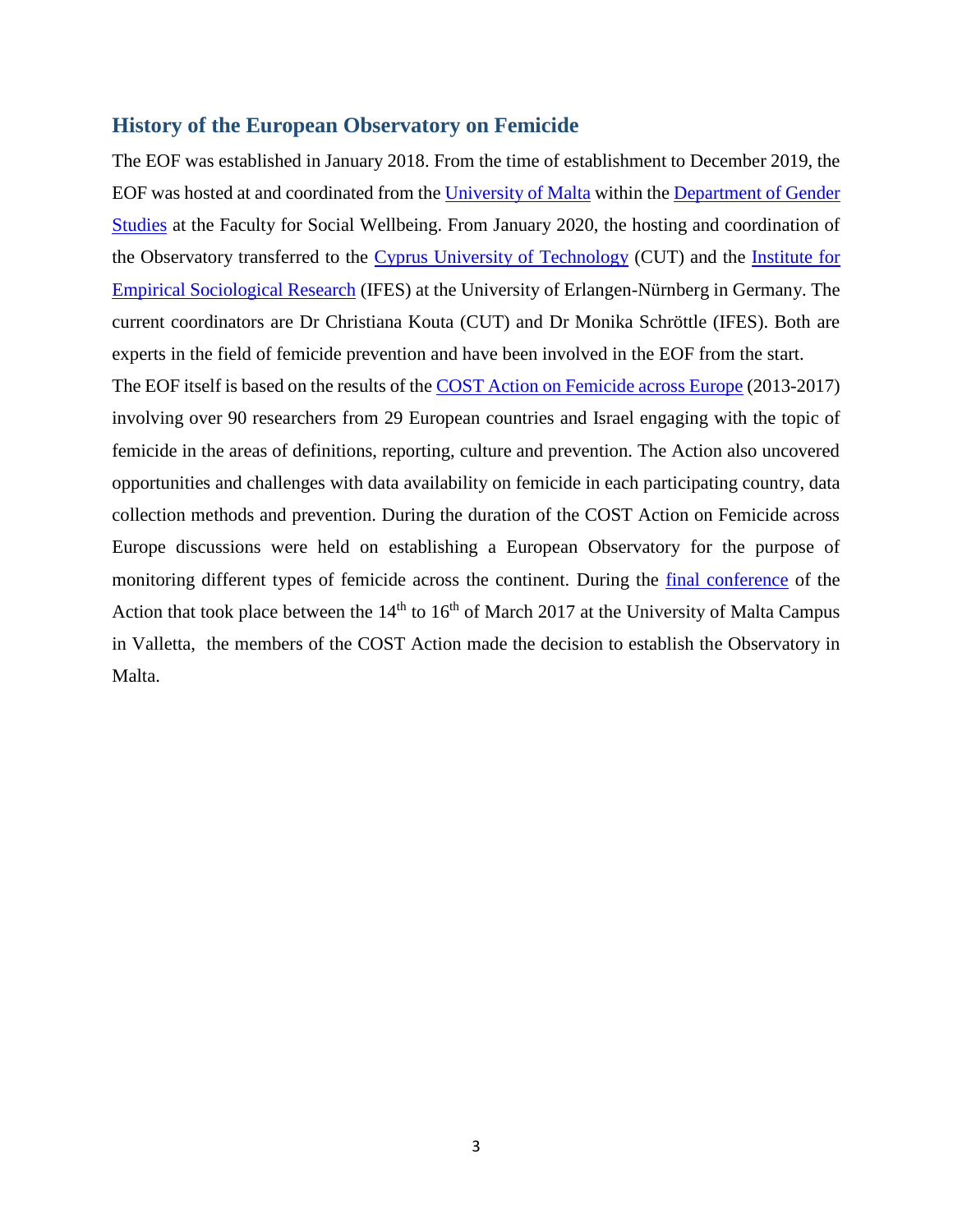#### **Mission statement**

The mission of the European Observatory on Femicide (EOF) is first and foremost the prevention of femicide through data collection, data visibility, research and awareness raising. This mission will be kept at the forefront of all the EOF work. The EOF recognizes its serious duty and obligation, as the first Observatory of its kind in Europe, to lead by setting an example of a high standard, innovative and collaborative research initiative. The EOF recognizes past and current efforts in Europe and around the world to prevent and combat violence against women and femicide, and fully commits to meaningful partnerships with stakeholders in the field, including women's NGOs, governmental bodies, agencies and institutions. In its mission, the EOF aligns itself with the efforts of the international community to address violence against women and femicide, including in support of monitoring the implementation of the [Council of Europe](https://www.coe.int/en/web/conventions/full-list/-/conventions/treaty/210)  [Convention on preventing and combating violence against women and domestic violence \(2011\),](https://www.coe.int/en/web/conventions/full-list/-/conventions/treaty/210) and contributing in its work to the [Femicide Watch Platform.](http://femicide-watch.org/) The EOF also supports the efforts of the European Union to eradicate violence against women, and works closely with the European Institute for Gender Equality (EIGE) in its data collection on violence against women and femicide. The EOF seeks to represent all women victims regardless of their background or status. It recognizes that the accessibility and visibility of data is an indication of state accountability for the protection of women and the prevention of femicide.

#### **Principles**

- o Accessibility and visibility of data while promoting the release of official data on femicide, the EOF will make its data accessible to others working in the field of femicide prevention.
- o Outreach and advocacy the EOF will actively raise awareness about femicide as well as respond to opportunities and challenges in the field of femicide prevention as they arise.
- o Collaboration the EOF will actively engage with relevant stakeholders in the field through equal exchanges and empowering partnerships.
- o Inclusiveness and diversity the EOF seeks to engage all relevant sectors, including NGOs, academics, governments, and others. The EOF seeks to count all victims of femicide regardless of background or status.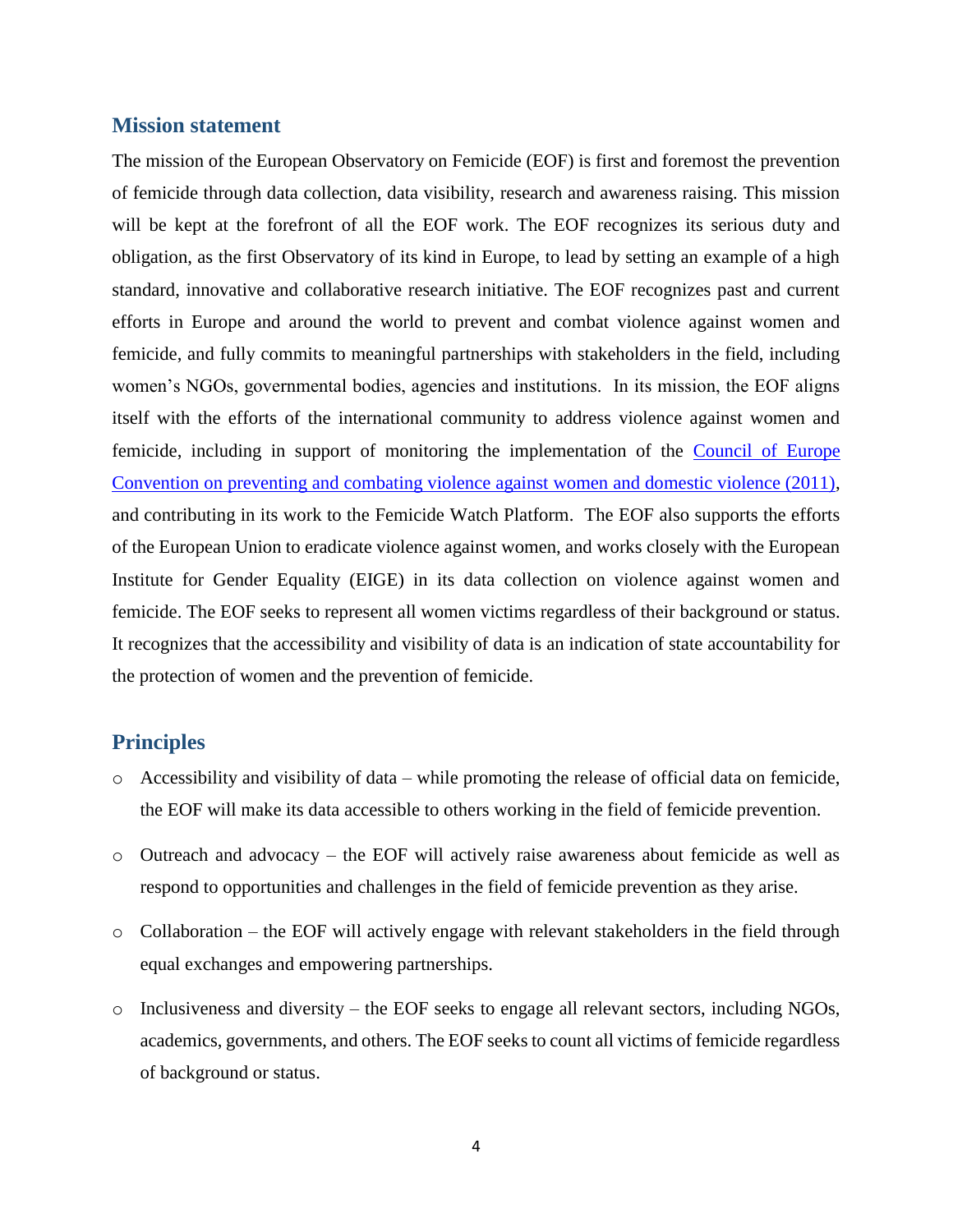- o Innovation the EOF's research and activities aim to be innovative for the sake of effectiveness and efficiency.
- o Empowerment of women the EOF acknowledges that violence against women is rooted in the imbalance of power between women and men and its work is guided by the need to create an equal society as part of effective preventive frameworks.

## **Aims and objectives**

- o Monitor and supply data to policy makers and general public to promote prevention, social change and wellbeing of women
- o Support the effective implementation of legislation and policy on all levels (international, European, national)
- o Contribute to the advancement of research
- o Improve data accessibility and quality
- o Promote comparability across states
- o Gain understanding of local contexts
- o Work in solidarity with relevant stakeholders in the field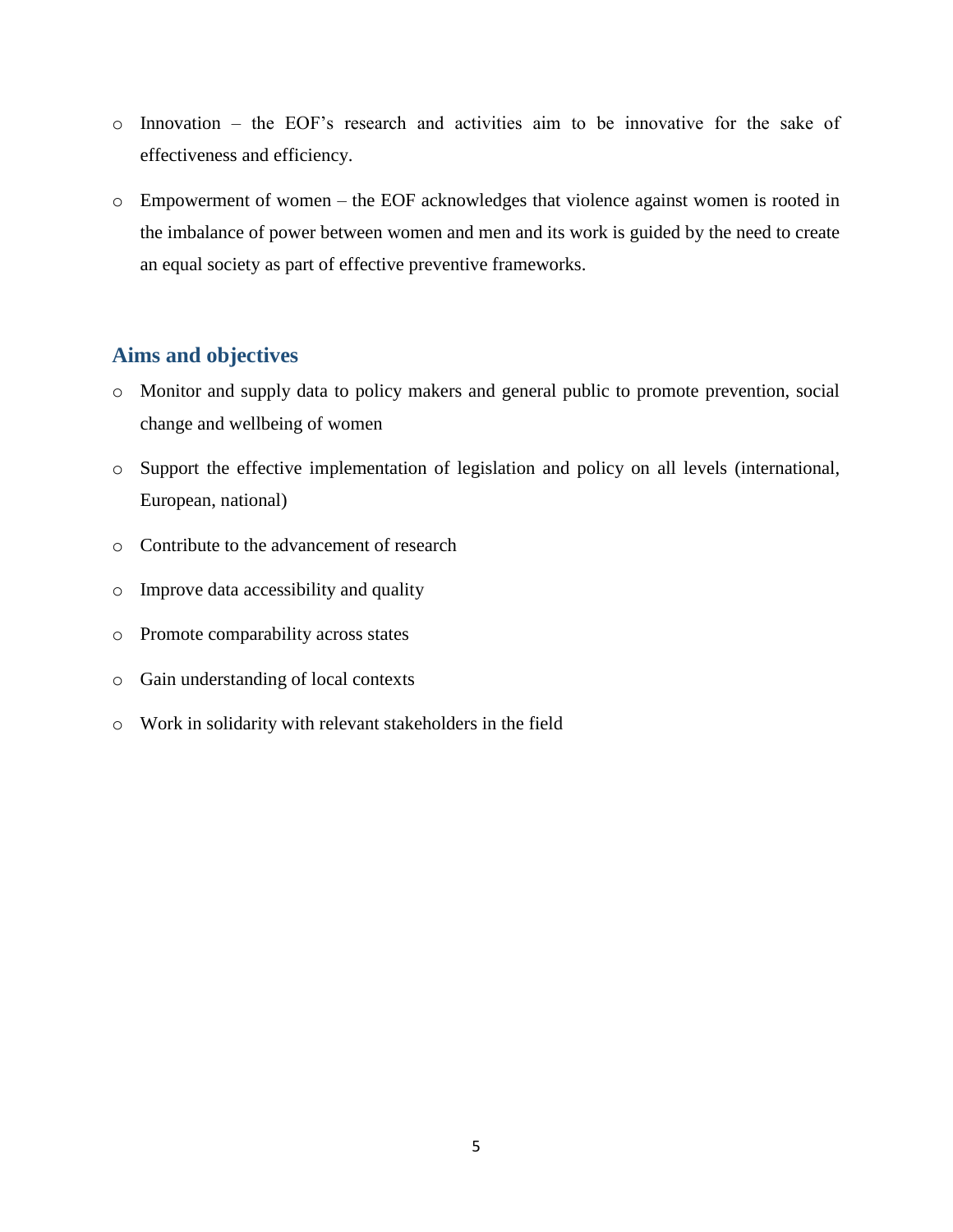#### **EOF Structure**

From the start of 2020, the EOF was headed by Dr Christiana Kouta (CUT) and by Dr Monika Schröttle (IFES).

**Christiana Kouta** is an Associate Professor at the Department of Nursing at the Cyprus University of Technology. She heads the Master in Advanced Nursing and Community Healthcare. Christiana's teaching includes Community Nursing, Health Promotion, Transcultural Nursing, and Family Nursing. Christiana's research combines community and transcultural health related to culture and gender. Recently, she led an EU funded project on a knowledge platform on Female Genital Mutilation (FGM). She also participates in the new EU funded femicide project- FEM-UnitED. She is also involved in other EU



projects related to culturally competent and compassionate healthcare. She was the co-coordinator of the working group on culture within the COST Action on Femicide across Europe and is the vice-president of the European Transcultural Nurses Association.

**Monika Schröttle** was professor at the University of Dortmund from 2014 to 2019 and now leads



research projects for the Institute for Empirical Sociological Research at the University of Erlangen-Nurnberg. She is the scientific director of the research and monitoring body on gender, violence and human rights (FOBES). She is an expert on violence against women, quantitative and qualitative research on violence, sexual harassment, inclusion, disability studies, violence and ethnicity, and empirical human rights research. She also coordinates participatory and inclusive

projects for and with academics with disabilities. **Monika Schröttle** is also a coordinator of the European Network on Gender Violence (ENGV), which is a network of more than 400 researchers. Furthermore, she has been coordinating several international working groups on data collection and monitoring of gender-based violence in European research networks during the last 20 years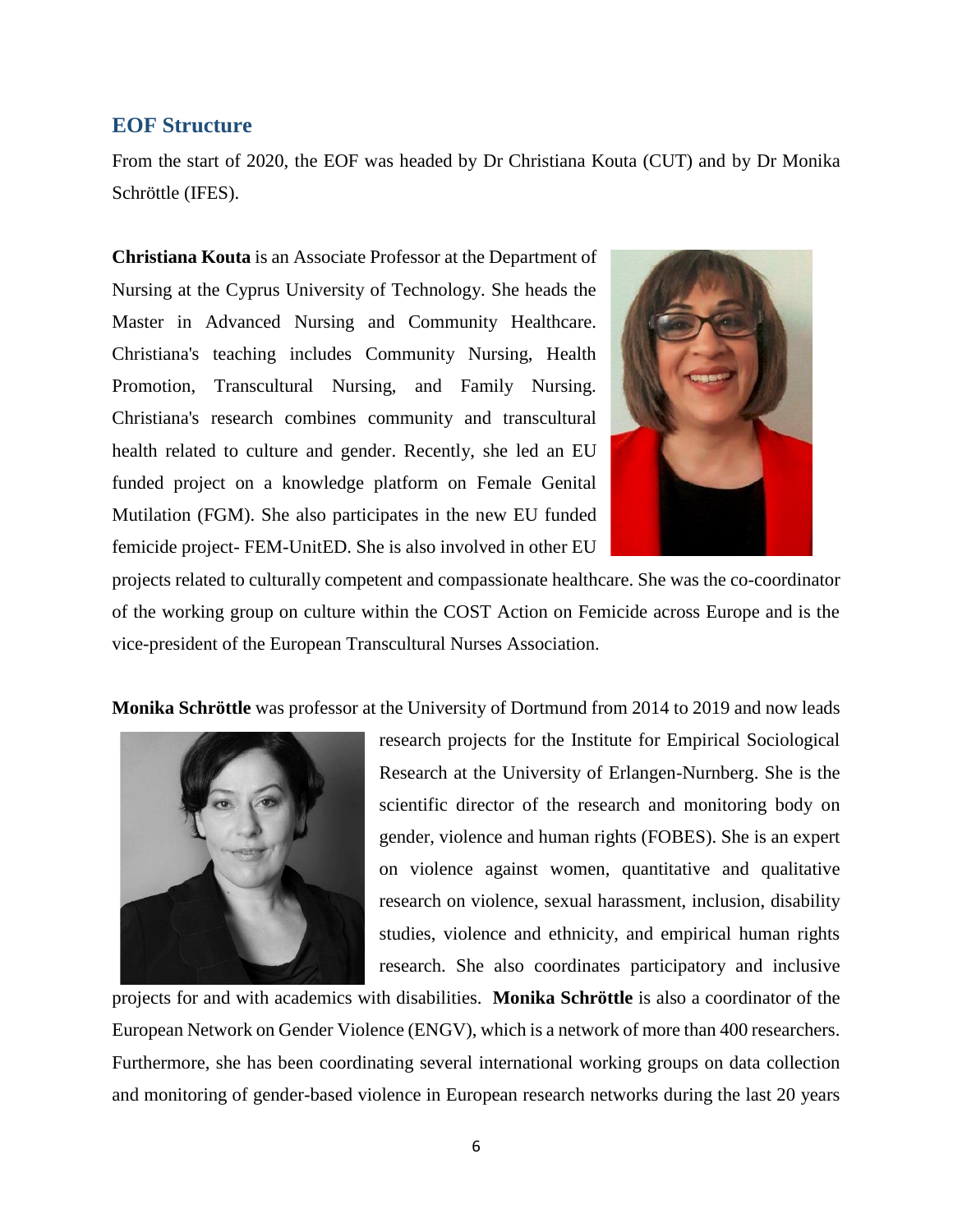(such as within the COST Action on Femicide across Europe, Coordination Action on Human Rights Violations - CAHRV). In her recent projects, Monika Schröttle developed a Measurement Framework on Violence against Women to be integrated in the Gender Equality Index of the European Institute for Gender Equality (EIGE). Furthermore, she coordinates the quantiative data collection on Femicide within the European Observatory on Femicide.

**The work and decision making of the EOF continues to be supported by an international Advisory Board (http://eof.cut.ac.cy/advisory-board/), and the data collection and research is taking place through a network of country research groups throughout Europe. More information on the EOF structure is given in the text below.**

From its existence until December 2019, the EOF was headed by Dr Marceline Naudi, who was the scientific coordinator for the Observatory.



**Marceline Naudi** (B.A., M.A.(Bradford), PhD (Manchester)) was the Scientific Coordinator of the European Observatory on Femicide (EOF). Marceline is a social worker by profession and a Senior Lecturer within the Department of Gender and Sexualities, at the University of Malta. She contributes to teaching and supervision of student research on gender issues, violence against women and other anti-oppressive issues at Diploma, Bachelor, Master and Doctoral level. She continues to be active on the issues of gender equality and violence against women,

LGBTIQ+, as well as wider human rights issues, both locally in Malta and in Europe. She was also a board member of the Women Against Violence Europe (WAVE) network, and is a member of GREVIO, the Council of Europe monitoring body of the Istanbul Convention. She is currently Regional Editor for Europe of the Journal on Gender Based Violence, and has led EU funded research projects in Malta on the Bystanders Approach to Sexual Harassment, and on Barriers to Reporting for victims of Violence against Women, as well as currently working on both the FEM-UnitED and EIGE project (see below).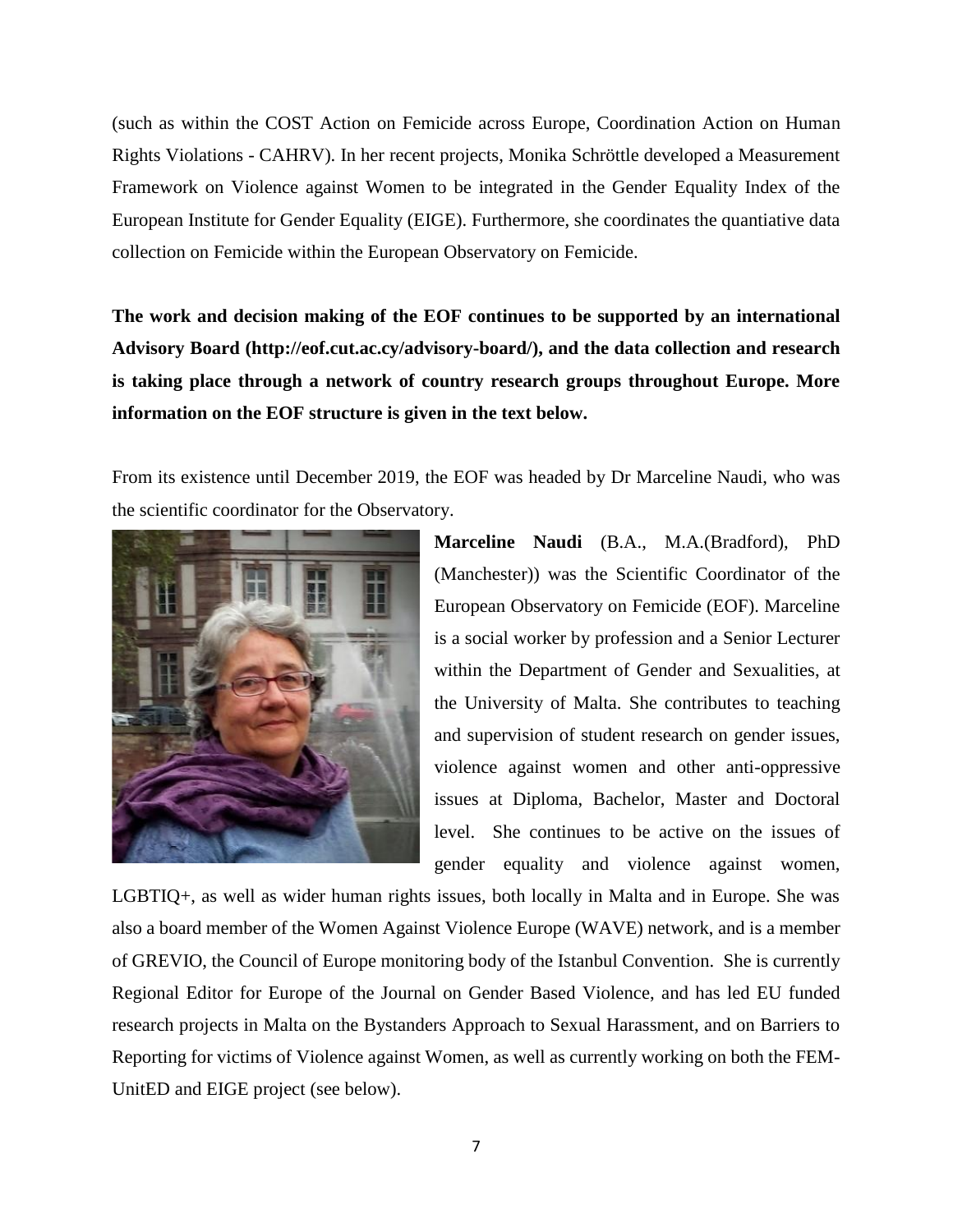Currently, τhe Observatory is supported by Elina Kofou and Emmanouela Manoli from Cyprus who are research assistants and administrators of the Observatory.

**Elina Kofou** is a part time Research Assistant for the European Observatory of Femicide (EOF) and member of the Cyprus team at the EOF. She has a Master degree in Educational Psychology and Business Administration. She is working as a tutor at the Medical School of St George University at the University of Nicosia in Cyprus and as a research associate at the Department of Nursing at the Cyprus University of Technology, in several projects that have to do with genderbased violence and gender equality. She recently worked as a Social Worker within the Social Welfare Services in Cyprus at the Ministry of Labor and Social Insurance and as an Educational Psychologist at the Cyprus Ministry of Education, Culture, Sport and Youth. She also worked at the Mediterranean Institute of Gender Studies that promotes women's rights and gender equality through a combination of research, lobbying and advocacy, education and training, awarenessraising. Recently, she worked as a research assistant in an EU funded project on a knowledge platform on Female Genital Mutilation (FGM). She is also participating in the new EU funded femicide project, FEM-UnitED. She was a board member of the Association for the Prevention and Handling of Violence in the Family in Cyprus.

**Emmanouela Manoli** is a part time Research Assistant for the European Observatory of Femicide and member of the Cyprus team at EOF. In 2020, she became a PhD candidate at the Department of Nursing, Faculty for Health Science at the Cyprus University of Technology, focusing her research on intimate partner violence during pregnancy.

#### **Advisory board**

The advisory board is composed of former COST Action on Femicide across Europe members, and helps to support direction and decision-making [http://eof.cut.ac.cy/advisory-board/.](http://eof.cut.ac.cy/advisory-board/) The Advisory Board Members of the European Observatory on Femicide are:

[Christiana Kouta](http://eof.cut.ac.cy/advisory-board/) CYPRUS [Ksenia Meshkova](http://eof.cut.ac.cy/advisory-board/) GERMANY [Monika Schröttle](http://eof.cut.ac.cy/advisory-board/) GERMANY Athena Peglidou GREECE [Marceline Naudi](http://eof.cut.ac.cy/advisory-board/) MALTA [Maria José Magalhães](http://eof.cut.ac.cy/advisory-board/) PORTUGAL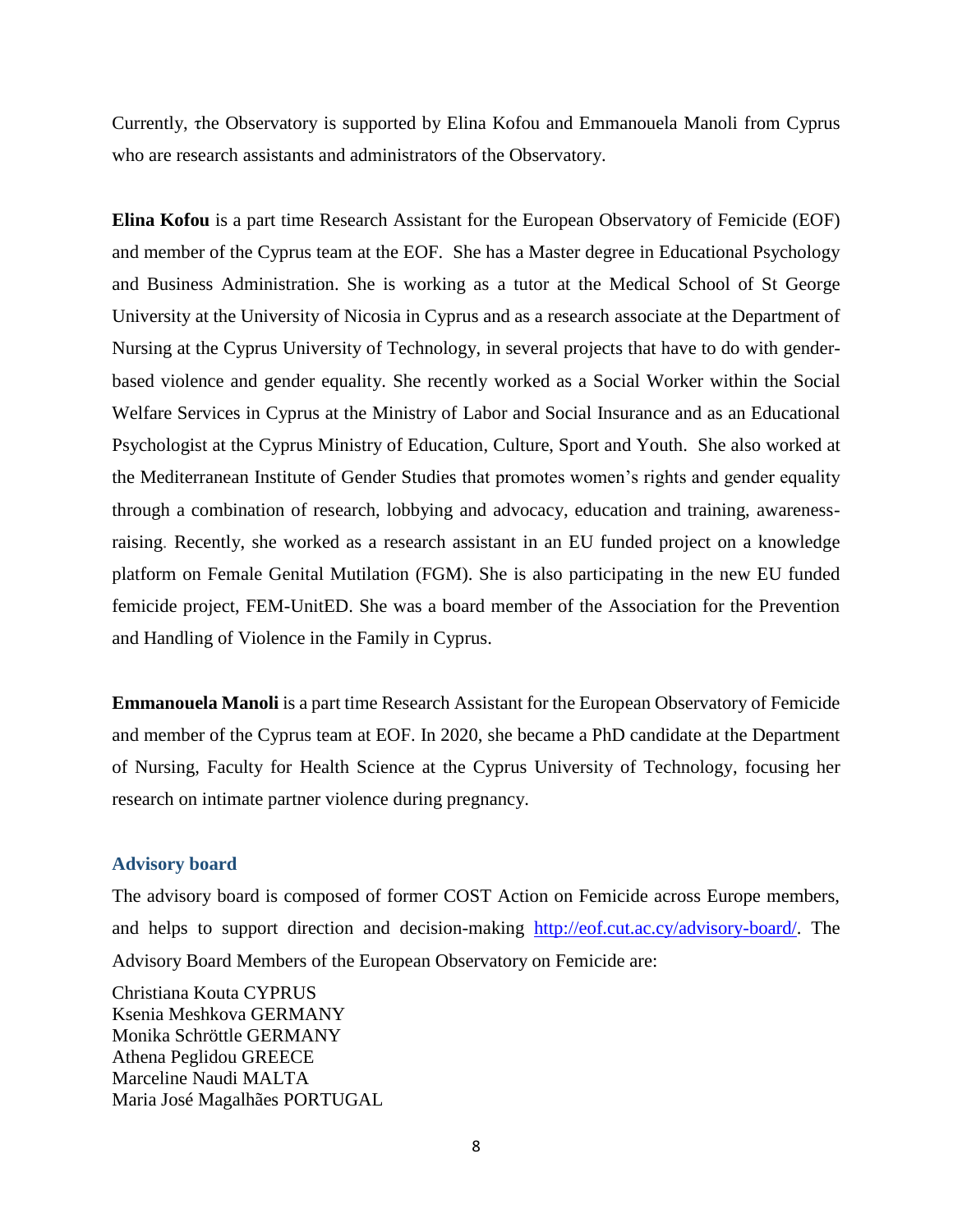[Santiago Boira Sarto](http://eof.cut.ac.cy/advisory-board/) SPAIN [Chaime Marcuello Servós](http://eof.cut.ac.cy/advisory-board/) SPAIN

#### **Thematic groups**

There are currently two thematic groups within the EOF. Specific researchers from the EOF advisory board are responsible for organising the research methodology under the two thematic groups: **Data collection** (mainly quantitative research) and **Prevention** (mainly qualitative research). The data collection group is coordinated by Monika Schröttle with support from Ivana Paust, and the prevention group by Maria Jose Magalhaes.

In the year 2021, the thematic group coordinators completed the development of the quantitative and qualitative data collection tools. The tools were sent to country groups to collect data for piloting.

#### **Country groups**

The EOF conducts research through the setting up and supporting of Europe-wide country research groups that will act as focal points for the collection, joint analysis and dissemination of data and information. This will be coordinated through the work of the two thematic groups.

Currently, the European Observatory on Femicide (EOF) has 23 research focal points in the following countries:

- 
- 
- Estonia Malta
- 
- 
- Germany Romania
- Greece Serbia
- 
- Ireland Spain
- 
- 
- Croatia Lithuania
- Cyprus Macedonia
	-
- France Moldova
- Georgia  **Portugal** 
	-
	-
- Iceland Slovenia
	-
- Israel Turkey
	- Italy  **United Kingdom**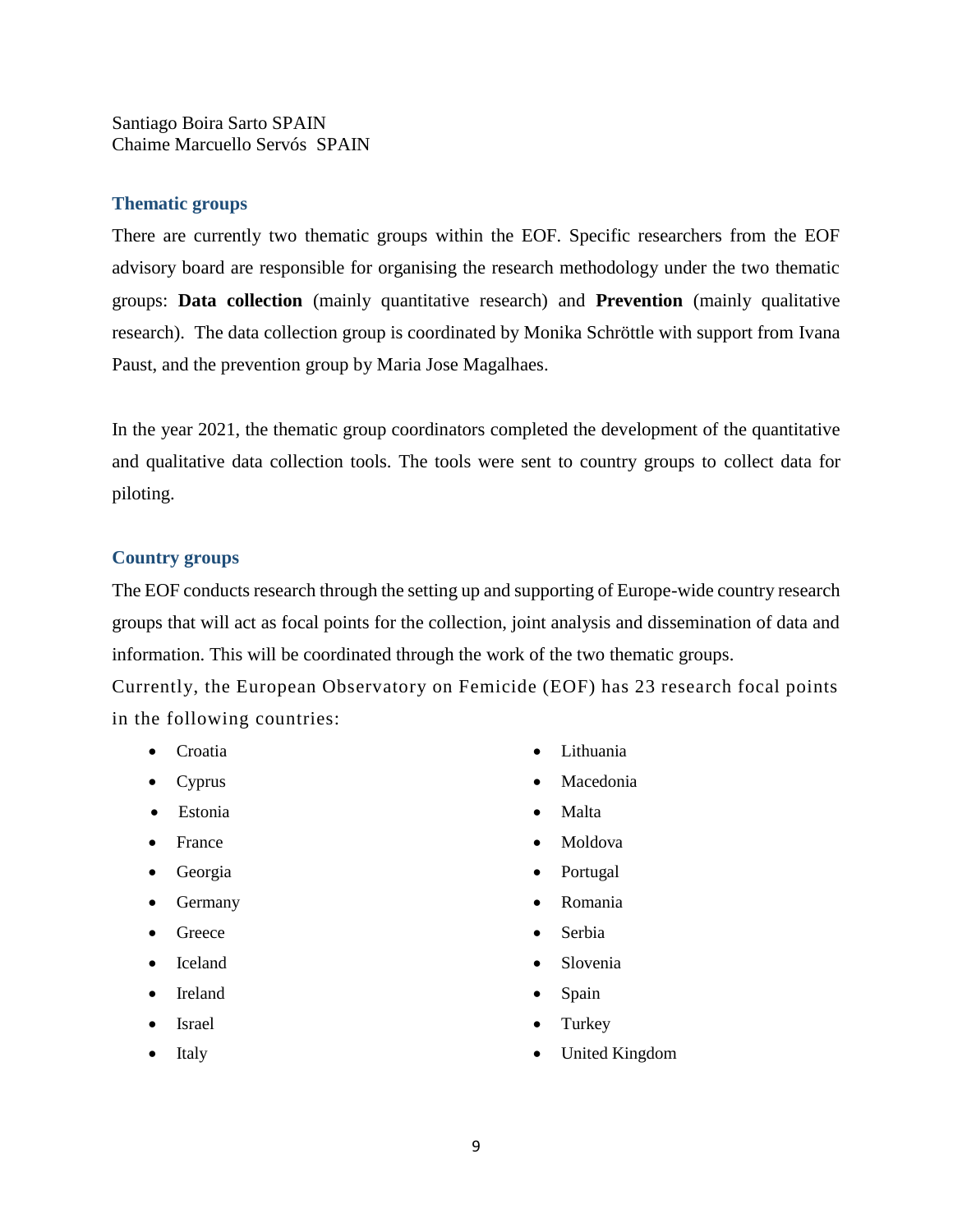Τhe EOF has also worked towards establishing a framework for the sharing and analysing of data between the EOF country groups and the EOF coordination. This is to ensure compliance with relevant EU legislation such as the General Data Protection Regulation 2016/679 and to promote ethics in violence against women research. The main aim is to improve information on femicide cases across Europe in order to prevent femicides. The new European projects funded in 2020 and 2021 have strengthened this process (see below).

## **Events and conferences**

In 2021, the advisory board members of the EOF took part in events and conferences in order to increase cooperation among international stakeholders in the field of violence against women and femicide prevention:

• The Crime, Justice and Society Seminar Series presents Femicide: pathways for research and mobilization across the world, by Edinburgh Law School, University of Edinburgh, 25 March 2021.

Prof Consuelo Corradi gave a presentation on Femicide: pathways for research and mobilization across the world

• Dr Christiana Kouta, had a discussion on Femicide that was broadcast via the radio of Cyprus Univeristy of Technology [\(www.cut-radio.org\)](https://l.facebook.com/l.php?u=http%3A%2F%2Fwww.cut-radio.org%2F%3Ffbclid%3DIwAR08_KSxQqrqf0GTPwct7RoIr8hQC1S1dhDo5BKPLofyiM7HTLMKMHxJNUU&h=AT0FsjpR5rDtMufU-FTZp8Ca2N801uUKgw1yE3cTcMf9Oq8O5GX3HyTlPWAKzyWddqe_eL4HF4jzz8Wy9__yK-ga6kzHs_7RTcFYPxqdrcLp6rDxmFpm-9AkToRn-_c2Hg), at the 15th of October 2021.

[https://open.spotify.com/episode/725tJlp17iLgYZ7OUCOOAm?si=ib0YyPkWTQauVfEj](https://open.spotify.com/episode/725tJlp17iLgYZ7OUCOOAm?si=ib0YyPkWTQauVfEjtkTv6w&utm_source=copy-link&fbclid=IwAR2ysT5b7otR5TnzBORyFffw9HB4Kqrano1nM_LUekJqetcDXzgmpSCUxTw&nd=1) [tkTv6w&utm\\_source=copy](https://open.spotify.com/episode/725tJlp17iLgYZ7OUCOOAm?si=ib0YyPkWTQauVfEjtkTv6w&utm_source=copy-link&fbclid=IwAR2ysT5b7otR5TnzBORyFffw9HB4Kqrano1nM_LUekJqetcDXzgmpSCUxTw&nd=1)[link&fbclid=IwAR2ysT5b7otR5TnzBORyFffw9HB4Kqrano1nM\\_LUekJqetcDXzgmpS](https://open.spotify.com/episode/725tJlp17iLgYZ7OUCOOAm?si=ib0YyPkWTQauVfEjtkTv6w&utm_source=copy-link&fbclid=IwAR2ysT5b7otR5TnzBORyFffw9HB4Kqrano1nM_LUekJqetcDXzgmpSCUxTw&nd=1) [CUxTw&nd=1](https://open.spotify.com/episode/725tJlp17iLgYZ7OUCOOAm?si=ib0YyPkWTQauVfEjtkTv6w&utm_source=copy-link&fbclid=IwAR2ysT5b7otR5TnzBORyFffw9HB4Kqrano1nM_LUekJqetcDXzgmpSCUxTw&nd=1)

• Presentation on the Prevention of Femicide by Cyprus University of Technology and Mediterranean Institute of Gender Studies - FEM-UNITED for the Prevention of Femicides in Europe, 3 September 2021.

Dr Christiana Kouta presented preliminary results of a study on Femicide in Cyprus.

• Erasmus Days - FeSTEM Social Café – Woman Empowerment - 15th October 2021

Dr Christiana Kouta presented – Femicide in Europe

• Editorial team at the Journal of Gender-Based Violence (JGBV) - online training, Tuesday 19 October 2021.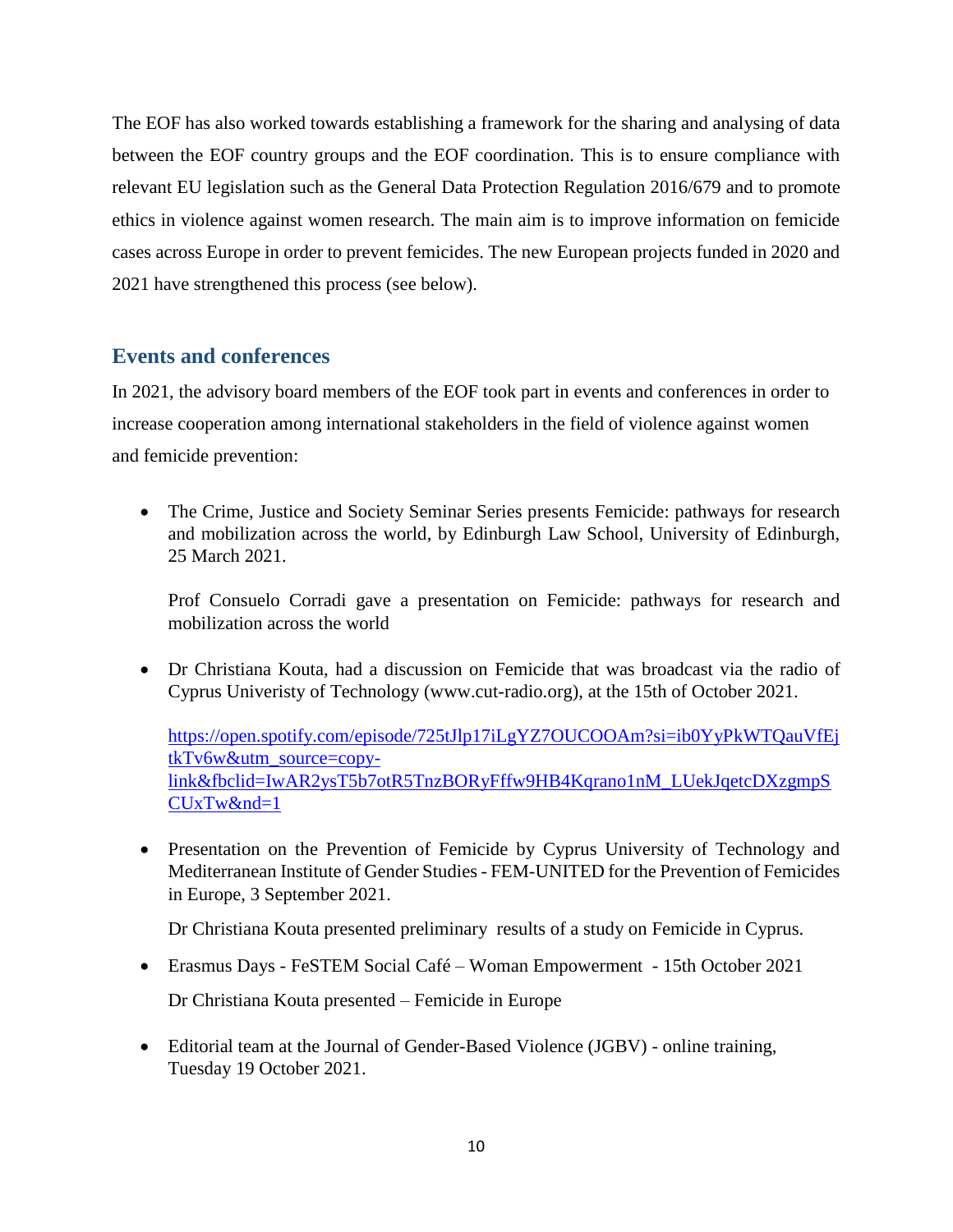The Editorial team at the Journal of Gender-Based Violence (JGBV) are running online training for researchers, practitioners, and policy makers who are interested in reviewing for the Journal.

### **Publications**

Femicide in the Medditeranean Region <http://eof.cut.ac.cy/wp-content/uploads/sites/106/2021/04/EOF-flyerMWF-final.pdf>

### **Projects and Funding**

The Mediterranean Women's Fund awarded a grant to the EOF for the collection of national data of Mediterranean countries with the newly developed quantitative and qualitative data collection tools for femicide. The specific project acted as a pilot study to improve data collection tools for future EOF data collection and research of femicide. The seven countries that participated in the collection of data were: Cyprus, Germany, Greece, Malta, Portugal, Slovenia, Turkey. It is important to note that two EOF focal point-countries (Cyprus, Germany) participated and coordinated the work and analyses without receiving funding. The project started on March 2020 and ended on February 2021. You can find more information in the following leaflet **Femicide in the Mediterranean Region**: [http://eof.cut.ac.cy/wp](http://eof.cut.ac.cy/wp-content/uploads/sites/106/2021/04/EOF-flyerMWF-final.pdf)[content/uploads/sites/106/2021/04/EOF-flyerMWF-final.pdf](http://eof.cut.ac.cy/wp-content/uploads/sites/106/2021/04/EOF-flyerMWF-final.pdf)

Furthermore, EOF members are participating in a two-year European funded project which started officially in November 2020. It is supported by the Rights, Equality and Citizenship (REC) Programme of the European Union. The **FEM-UnitED** partnership spans five EU countries and includes the University of Malta; the Cyprus University of Technology; the Institute for Empirical Sociological Research at the University of Erlangen-Nuremberg; the University of Zaragoza; and the University of Porto. The project team is also comprised of advocacy NGOs and women's specialist services including the Women's Rights Foundation (Malta), and the UMAR–União de Mulheres Alternativa e Resposta (Portugal). The FEM-UnitED team includes advisory board members and five country focal points of the European Observatory of Femicide (EOF). The FEM-UnitED project aims to improve responses to IPV and domestic violence (DV) in order to reduce harm to women and children and prevent femicide. The project also aims for improved systems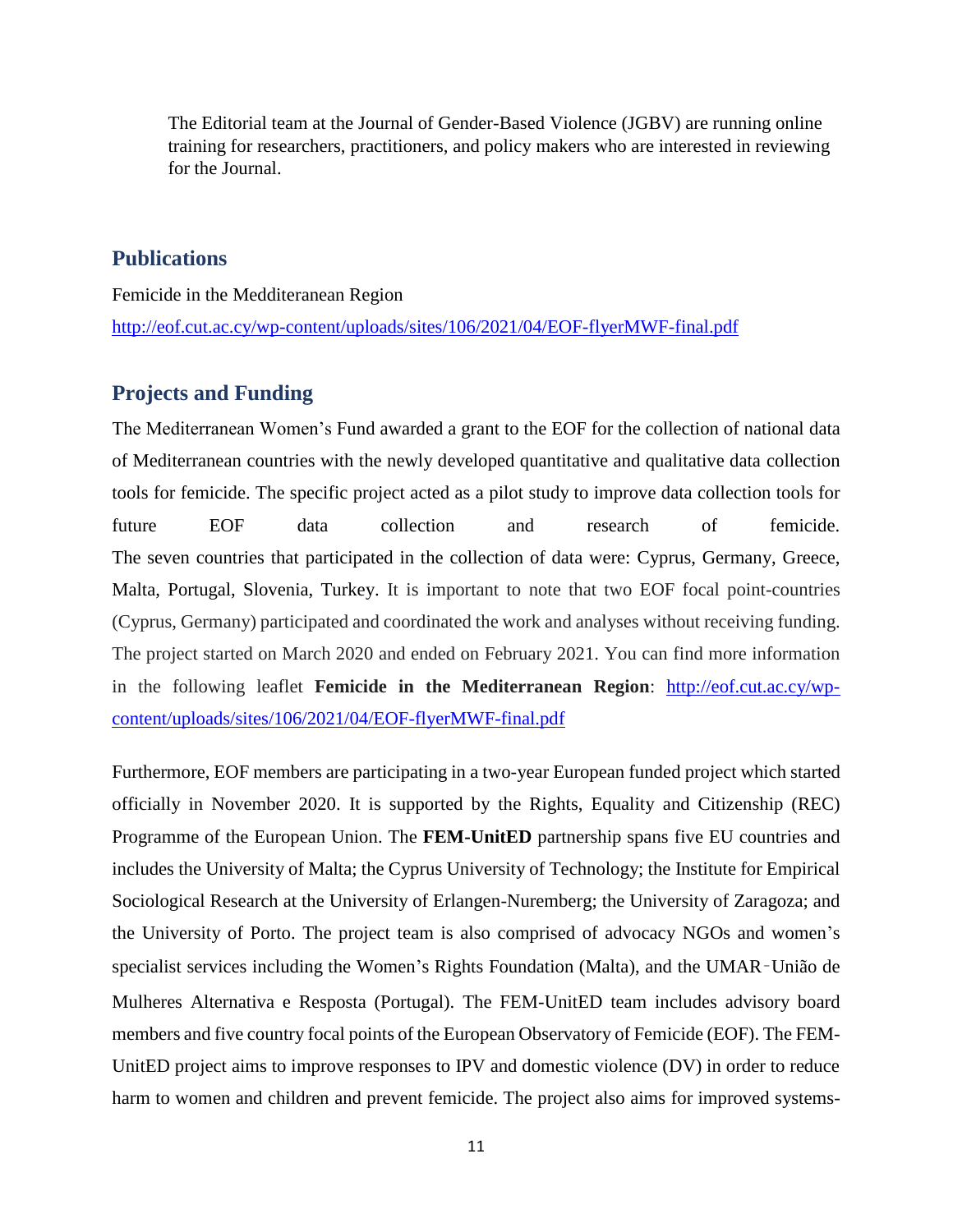wide responses to IPV/DV by creating an evidence base for raised public awareness and the fostering of multi-disciplinary cooperation and capacity building, adopting a gender-specific victim-centred approach. FEM-UnitED is about creating evidence for collaborative policy change to prevent femicide. FEM-UnitED will reinforce and contribute to international efforts by:

A) developing quantitative and qualitative tools that measure the prevalence of femicide and related risk factors,

B) identifying gaps in system responses to IPV/DV across the partner countries,

C) enacting change through systematic stakeholder engagement that will result in specific commitments for action, and (including journalists, policy makers and supporting institutions) D) an EU-wide awareness raising campaign on the gendered dynamics of IPV/DV related

femicide.

EOF advisory board members have also formed part of both the core research group and the national reserachers of an EIGE funded project on the Legal Responses to Femicide. Portugal, Germany and Malta formed part of the core group, and Spain, Romania, Germany and Portugal EOF members and focal points were responsible for the data collection. This study included looking at legal processes and compensation and reparation across five EU member states.

#### **EOF and other EU Observatories' websites**

Cyprus University of Technology hosts the EOF website <http://eof.cut.ac.cy/> . The website is continously updated with information on the latest news of femicide in Europe. Also, you can see the history of EOF, EOF country groups resources and events. The EOF country groups have the opportunity to post new information on the website (local or EU or international info, articles, actions etc.).

In November 2020, the **Israel Observatory on Femicide** was established by Prof. Shalva Weil under the Hebrew University of Jerusalem. The purpose of the Observatory is to collect and monitor data and narratives about the murder of women, both quantitative and qualitative, and provide means for building an ongoing knowledge base to eradicate the phenomenon. More information for Israel Observatory on Femicide you can find on the following website: <https://en.israelfemicide.org/>